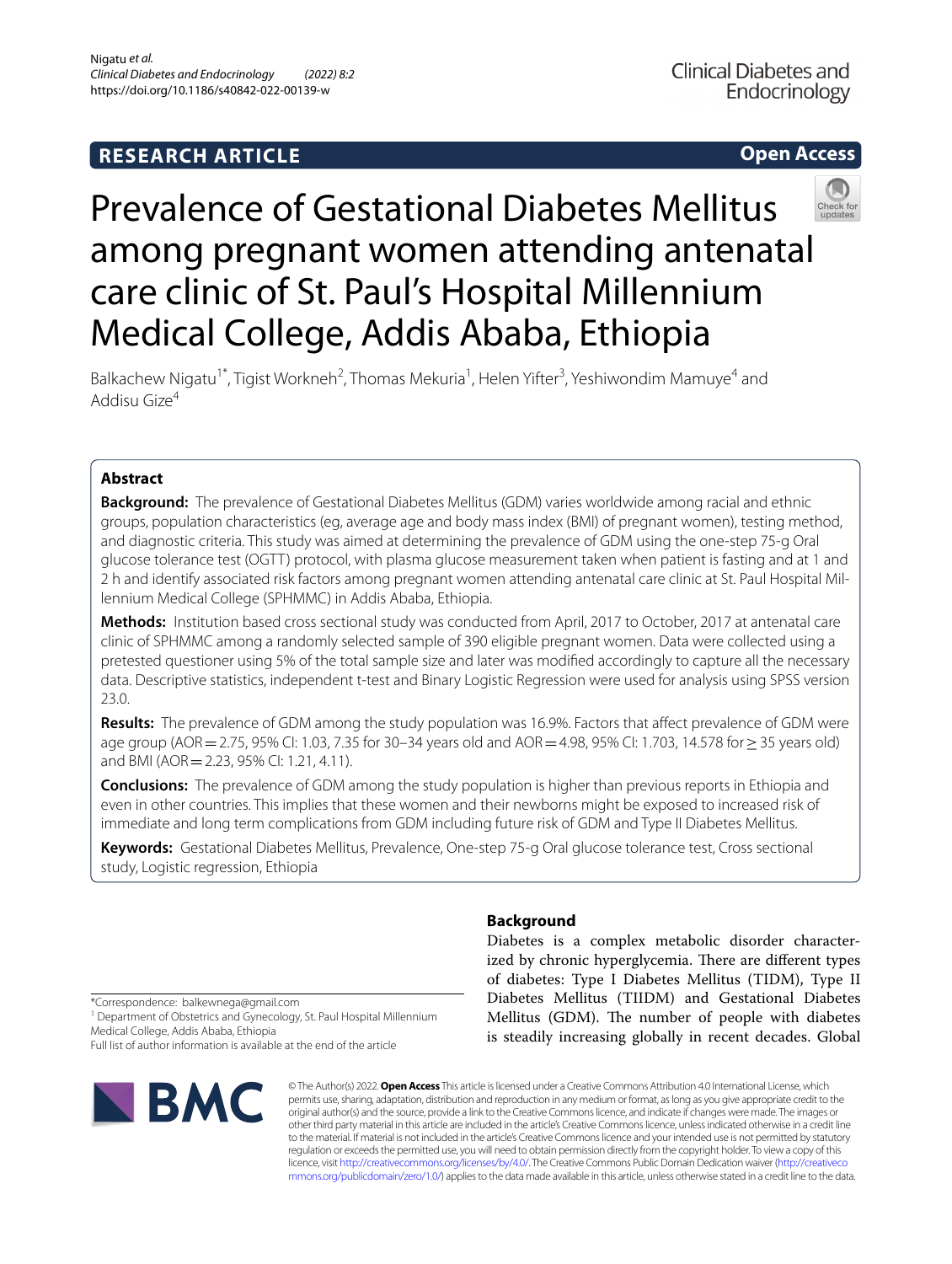prevalence of diabetes has doubled since 1980 from 4.7% to  $8.5\%$  in 2016. The prevalence is growing most rapidly in low- and middle-income countries. Associated risk factors such as being overweight or obese are also increasing [[1,](#page-5-0) [2](#page-5-1)]. GDM, one of the most common medical complications during pregnancy, is defned as carbohydrate intolerance of variable degree with an onset or frst recognition occurring during pregnancy and some factors are believed to increase the risk of developing it [[3,](#page-5-2) [4](#page-5-3)].

The consequences of unmanaged GDM in pregnancy can be severe both to the mother and the newborn and includes an increased risk for Preeclampsia, hydraminos, fetal macrosomia, fetal organomegaly, birth trauma, caesarean section, obstructed labor, perinatal mortality, neonatal respiratory problems and metabolic complications (hypoglycemia, hyperbilirubinemia, hypocalcemia), increased risks of miscarriage and congenital anomalies which can be especially serious in low-resource settings [[3,](#page-5-2) [5](#page-5-4)].

The prevalence of gestational diabetes varies worldwide among racial and ethnic groups, population characteristics (eg, average age and body mass index of pregnant women), testing method, and diagnostic criteria. Prevalence has been increasing over time, possibly related to increases in mean maternal age, weight and other factors [\[1\]](#page-5-0).

It is estimated by International Diabetes Federation (IDF) that 21.3 million or 16.2% of live births to women in 2017 had some form of hyperglycaemia in pregnancy. An estimated 86.4% of those cases were due to GDM, 6.2% due to diabetes detected prior to pregnancy, and 7.4% due to other types of diabetes (including TIDM and TIIDM) frst detected in pregnancy [\[6](#page-5-5)].

The majority (88%) of cases of hyperglycaemia in pregnancy were reported in low- and middle-income countries, where access to maternal care is often limited. In Africa, number of live births afected by hyperglycaemia in pregnancy in women aged 20–49 years in 2017 was 3.4 million, age-adjusted prevalence of hyperglycaemia in pregnancy was 9.5% and raw prevalence was 10.4% [[1,](#page-5-0) [6](#page-5-5)].

A systematic review of literatures in 2016 shows that direct comparisons of GDM burden across countries or regions are challenging given the great heterogeneity in screening approaches, diagnostic criteria, and underlying population characteristics [\[7](#page-5-6)].

A systematic review of literature in Africa showed there are few studies on prevalence and risk factors for GDM in Sub-Saharan Africa and heterogeneity is high. Prevalence was up to about 14% when high-risk women were studied [[8\]](#page-5-7). Another systematic review and metanalysis of African GDM cases showed that the pooled prevalence of GDM was 13.61% and it was 14.28% in the sub-Saharan African region. And the study also showed that overweight and obesity, macrosomia, family history of diabetes, history of stillbirth, history of abortion, chronic hypertension and history of previous GDM were positively associated with GDM  $[9]$  $[9]$ . The prevalence of GDM in South Africa, as assessed by a 2-h oral OGTT with blood collected at 0, 30 and 120 min, reported to range between 1.6–8.8% [[10\]](#page-5-9). From studies conducted in Nigeria, one of the four studies compared the detection rate of the three-hour 75 g Oral glucose tolerance test (OGTT) using the World Health Organization (WHO) 1985 criteria to the three-hour 100 g OGTT using the National Diabetes Data Group (NDDG) criteria. The 75 g OGTT with WHO 1985 diagnostic criteria yielded a higher GDM prevalence (11.6% versus 4.5%) [[11\]](#page-5-10).

A community based study conducted at Tigray administrative region, northern Ethiopia,among a total of 890 pregnant women with gestational age of 24 weeks and above using 75 gm OGTT as the diagnostic test based on the WHO 1985 criteria shows that the prevalence rate of gestational diabetes mellitus was found to be 3.7% [\[12](#page-5-11)].

Though there are no recent studies on prevalence of GDM in Ethiopia, it is believed that the prevalence of GDM varies in direct proportion to the prevalence of type 2 DM in a given population. In 2017 close to 46% of all adults with diabetes in Africa lived in four major countries, Ethiopia being top on the list with 2.6 million adults with TIIDM. Therefore, it indirectly shows that the prevalence of GDM might have also increased leading to increased risk of maternal and newborn complications [[3](#page-5-2)].

Therefore, the objective of this study was to determine the prevalence of GDM and identify associated risk factors among pregnant women attending antenatal care clinic of St. Paul's Hospital Millennium Medical College (SPHMMC) in Addis Ababa, Ethiopia so that, risk factor targeted intervention can be given.

# **Methods**

#### **Study design and subjects**

The study design was institution based cross sectional study and was conducted at antenatal care (ANC) clinic of SPHMMC from October to December 2017. At the time of the study, the hospital has annual delivery rate of 9600. Its outpatient department attends 60–70 antenatal cases daily.

#### **Source and study population**

The source population was all pregnant women who were on follow-up at ANC clinic of SPHMMC from October to December 2017. The gestational age was calculated using Last normal menstrual period or early ultrasound.

The study population was all selected pregnant women who were on follow-up at ANC clinic of SPHMMC who fulfll the inclusion criteria.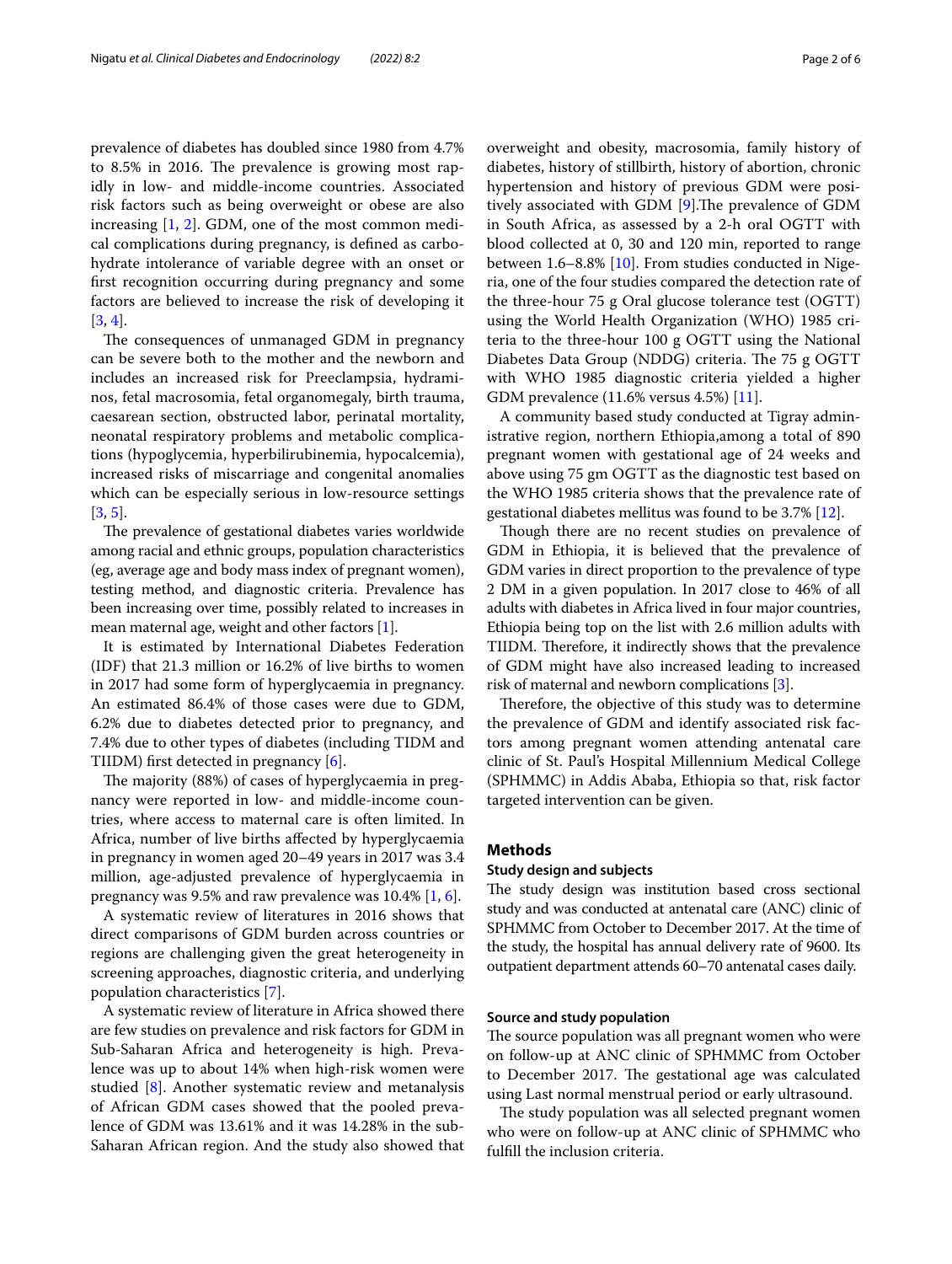Those who are  $>18$  years old and with gestational age between 24 and 28 weeks based on reliable date or early ultrasound estimation done by a trained professional – radiologist, radiographer, or obstetrician were included. Those women with unknown gestational age and those on steroids were excluded.

#### **Sample size determination and sampling procedure**

The sample size was determined using single population proportion formula by considering the following statistical assumptions: 95% confdence interval (CI), 50% proportion (as there are no recent studies) and 5% marginal error and 10% non-response rate. The final sample size for this study was 422.

Among the pregnant women who visited the ANC clinic during the study period, simple random sampling method using table of random numbers was employed to select the study participants.

# **Operational defnition**

#### *Gestational diabetes*

It was diagnosed using the One-step strategy by performing a 75-g Oral glucose tolerance test (OGTT) protocol, with plasma glucose measurement taken when patient is fasting and at 1 and 2 h, at 24–28 weeks of gestation in women not previously diagnosed with overt diabetes. The OGTT was performed in the morning after an overnight fast of at least 8 h [[13,](#page-5-12) [14](#page-5-13)].

Subsequently, the diagnosis of GDM was made when any of the following plasma glucose values were met or exceeded:

- Fasting: 92 mg/dL (5.1 mmol/L)
- 1 h: 180 mg/dL (10.0 mmol/L)
- 2 h: 153 mg/dL (8.5 mmol/L)

#### **Data collection**

Pre-tested questionnaire and data abstraction tool that consists of questions to assess the relevant variables was used to collect the necessary data from the pregnant women and their medical charts by trained data collectors. Laboratory test was conducted to assess the GDM status using the one-step 2-h 75 gm OGTT.

## **Data management and statistical analysis**

The collected data was cleaned, coded and entered into Epi-Info version 7.2.1.0, and exported to SPSS version 23.0 software for analysis. Participants' socio-demographic characteristics, personal and co-morbid illness related factors and obstetric related factors are presented using the relevant descriptive statistics.

Univariate analysis was performed at 25% level of significance to screen out potentially significant independent variables. The association between the dependent variable and independent variables were analyzed using Binary Logistic Regression using the significant and relevant independent variables. The adequacy of the final model was checked using the Hosmer and Lemeshow goodness of fit test and the final model fitted for the data well  $(x^2_{(8)} = 11.771)$ and *p*-value = 0.162). For Binary Logistic Regression, 95% confidence interval was calculated and variables with *p*-value  $\leq 0.05$  were considered as statistically significant.

#### **Results**

## **Socio‑demographic variables**

From the 422 samples, information was collected from 390 pregnant women making the response rate 92.4%. Majority of the pregnant women (40.3%) were in the age range of 25–29 years, 62.6% of them were from Addis Ababa and majority were married (97.4%). More than half (66.2%) of the pregnant women were Orthodox. More than a third (35.1%) were secondary school complete and close to 90% of the participants had monthly income of<5000 Ethiopian Birr (ETB) (<1500 ETB (44.1%) and 1500–5000 ETB (43.8%)) (Table [1](#page-3-0)).

## **Personal and co‑morbid illness related variables**

Regarding diabetes related history, 18 (4.6%) of the pregnant women had positive frst degree family history of diabetes and 33 (8.5%) of them had history of hypertension. Majority of the pregnant women (69.2%) had a BMI of < 25  $\text{kg/m}^2$ . Regarding HIV status, majorities (93.1%) were non-reactive, 4.1% were reactive and the rest (2.6%) did not receive the test.

Regarding blood pressure measured during the interview time, the mean systolic and diastolic pressure among the pregnant women were  $108.45 + -12.32$  SD and  $68.70 + -9.00$  SD respectively. The 2 h 75 gm OGTT result showed that the mean+—SD for the FBS, 1 h and 2 h glucose values were 83.23+—11.74, 116.97+-42.79 and  $100.38 + -27.69$  respectively (Table [2\)](#page-3-1).

#### **Obstetric related variables**

Regarding obstetric history, majority were multigravida (71.0%) and multiparous (66.4%). Less than one-third (28.2%) had a history of bad obstetric outcome and only 4 (1.0%) had a history of GDM in previous pregnancy. Among the 4 pregnant women with previous history of GDM, 2 has developed GDM in the current pregnancy (Table [3\)](#page-3-2).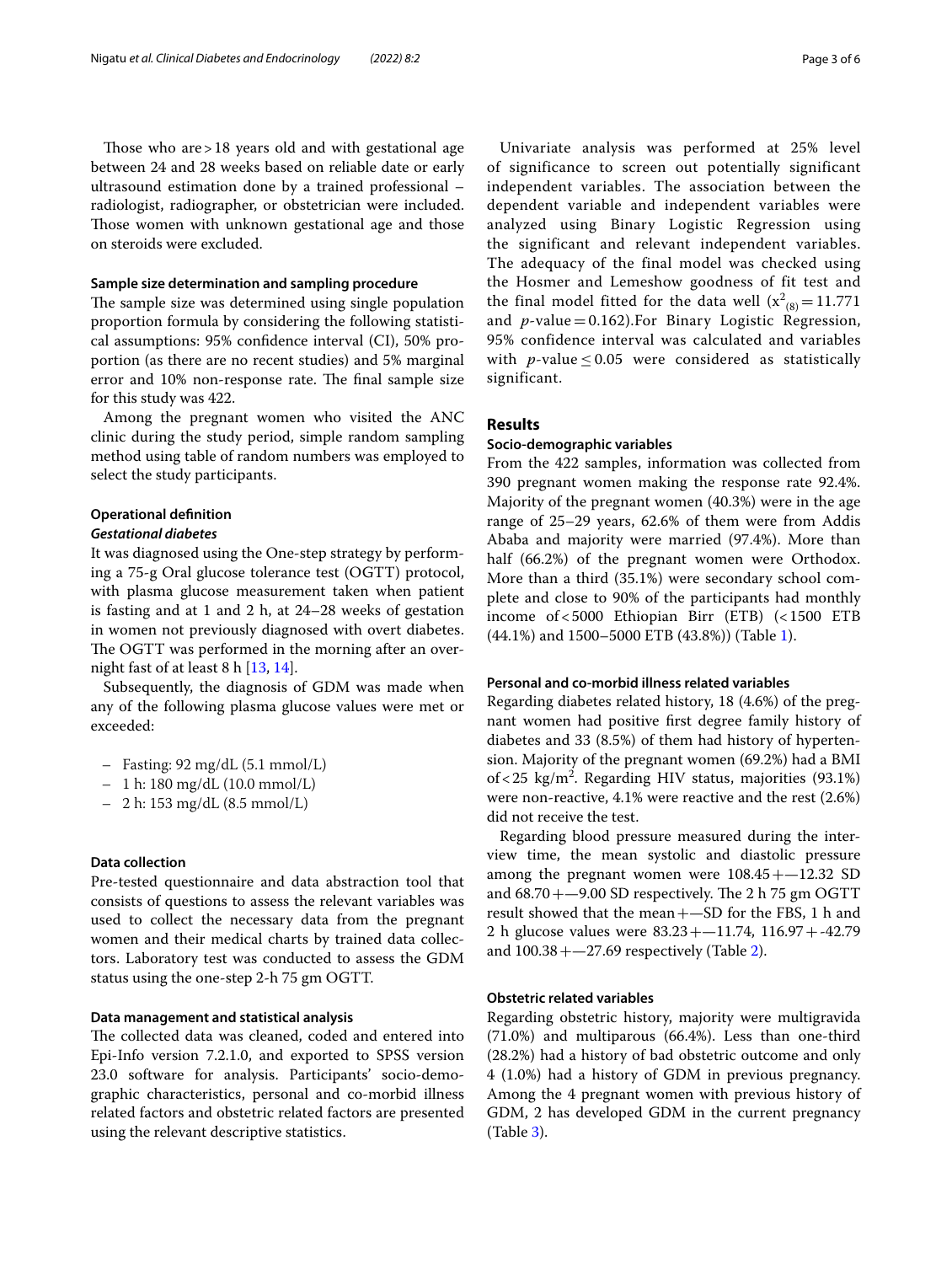| Variable                  | <b>Frequency</b> | Percent (%) |  |  |  |  |
|---------------------------|------------------|-------------|--|--|--|--|
| Age group (in years)      |                  |             |  |  |  |  |
| $18 - 24$                 | 98               | 25.1        |  |  |  |  |
| $25 - 29$                 | 157              | 40.3        |  |  |  |  |
| $30 - 34$                 | 87               | 22.3        |  |  |  |  |
| $> = 35$                  | 48               | 12.3        |  |  |  |  |
| <b>Place of residence</b> |                  |             |  |  |  |  |
| Addis Ababa               | 244              | 62.6        |  |  |  |  |
| Outside Addis Ababa       | 146              | 37.4        |  |  |  |  |
| <b>Marital status</b>     |                  |             |  |  |  |  |
| Married                   | 380              | 97.4        |  |  |  |  |
| Single or Divorced        | 10               | 2.6         |  |  |  |  |
| Religion                  |                  |             |  |  |  |  |
| Orthodox                  | 258              | 66.2        |  |  |  |  |
| Muslim                    | 83               | 21.3        |  |  |  |  |
| Protestant                | 49               | 12.6        |  |  |  |  |
| <b>Education</b>          |                  |             |  |  |  |  |
| No formal education       | 52               | 13.3        |  |  |  |  |
| Primary school complete   | 127              | 32.6        |  |  |  |  |
| Secondary school complete | 137              | 35.1        |  |  |  |  |
| College graduate          | 74               | 19.0        |  |  |  |  |
| Monthly income (in ETB)   |                  |             |  |  |  |  |
| < 1500                    | 172              | 44.1        |  |  |  |  |
| 1500-5000                 | 171              | 43.8        |  |  |  |  |
| > 5000                    | 47               | 12.1        |  |  |  |  |
|                           |                  |             |  |  |  |  |

# <span id="page-3-0"></span>**Table 1** Socio–demographic variables among pregnant women on ANC follow up, Addis Ababa, 2018 (*n*=390)

# **Prevalence of GDM**

Among the 390 pregnant women participated in the study, 66 (16.9%: 95% CI: 13.3, 20.8) had GDM and 324 (83.1%: 95% CI: 79.2, 86.7) did not have GDM.

#### **Factors associated with prevalence of GDM**

From univariate analysis of the independent variables, age group, place of residence, educational level, monthly income, gravidity, parity, history of hypertension and BMI were signifcantly associated with development of GDM among pregnant women at 25% level of significance.

However, only age group and BMI were found to be signifcantly associated with development of GDM among pregnant women in Multiple Logistic Regression model at 5% level of signifcance.

Accordingly, after adjusting for other covariates, compared to those in the age range of 18–24 years, the odds of developing GDM among pregnant women in the age group  $30-34$  and  $> = 35$  years were 2.753 times and 4.982 times, respectively  $(AOR = 2.75, 95\%)$ CI: 1.03, 7.35 for 30–34 years old and AOR=4.98, 95%

| Variable                          | Frequency (%) or<br>Mean $\pm$ Standard<br>deviation |
|-----------------------------------|------------------------------------------------------|
| <b>Family history of DM</b>       |                                                      |
| No                                | 372 (95.4%)                                          |
| Yes                               | 18 (4.6%)                                            |
| History of hypertension           |                                                      |
| No                                | 357 (91.5%)                                          |
| Yes                               | 33 (8.5%)                                            |
| BMI (in $Kg/m2$ )                 |                                                      |
| < 25                              | 270 (69.2%)                                          |
| > 25                              | 120 (30.8%)                                          |
| <b>HIV status</b>                 |                                                      |
| Reactive                          | 16 (4.1%)                                            |
| Non-reactive                      | 364 (93.3%)                                          |
| Not tested                        | 10 (2.6%)                                            |
| Systolic blood pressure (mmHg)    | $108.45 + 12.32$                                     |
| Diastolic blood pressure (mmHg)   | $68.70 \pm 9.0$                                      |
| Fasting blood sugar (mg/dl)       | $83.23 + 11.74$                                      |
| 1 h post prandial glucose (mg/dl) | $116.97 + 42.79$                                     |
| 2 h post prandial glucose (mg/dl) | $100.38 + 27.69$                                     |

<span id="page-3-2"></span>**Table 3** Obstetric related variables among pregnant women on ANC follow up, Addis Ababa, 2018 (*n*=390)

| Variable                         | <b>Frequency</b> | Percent (%) |
|----------------------------------|------------------|-------------|
| Gravidity                        |                  |             |
| Primigravida                     | 113              | 29.0        |
| Multigravida                     | 227              | 71.0        |
| Parity                           |                  |             |
| Nulliparous                      | 131              | 33.6        |
| Multiparous                      | 259              | 66.4        |
| History of bad obstetric outcome |                  |             |
| No                               | 280              | 71.8        |
| Yes <sup>a</sup>                 | 110              | 28.2        |
| Previous history of GDM          |                  |             |
| No                               | 386              | 99.0        |
| Yes                              | 4                | 1.0         |
|                                  |                  |             |

Yes<sup>a</sup>: includes abortion, preterm delivery, still birth and early neonatal death

CI: 1.70, 14.58 for  $\geq$  35 years old). On the other hand, pregnant women in the age group of 25–29 years did not show signifcant diference compared to those 18–24 years of age.

The odds of developing GDM among pregnant women with BMI of  $\geq 25$  kg/m<sup>2</sup> were 2.23 times the odds of those with BMI of <  $25 \text{ kg/m}^2$  (AOR = 2.23, 95%) CI: 1.21, 4.11). In other words, pregnant women with

<span id="page-3-1"></span>

|  | Table 2 Personal and Co-morbid illness related variables among   |  |  |
|--|------------------------------------------------------------------|--|--|
|  | pregnant women on ANC follow up, Addis Ababa, 2018 ( $n = 390$ ) |  |  |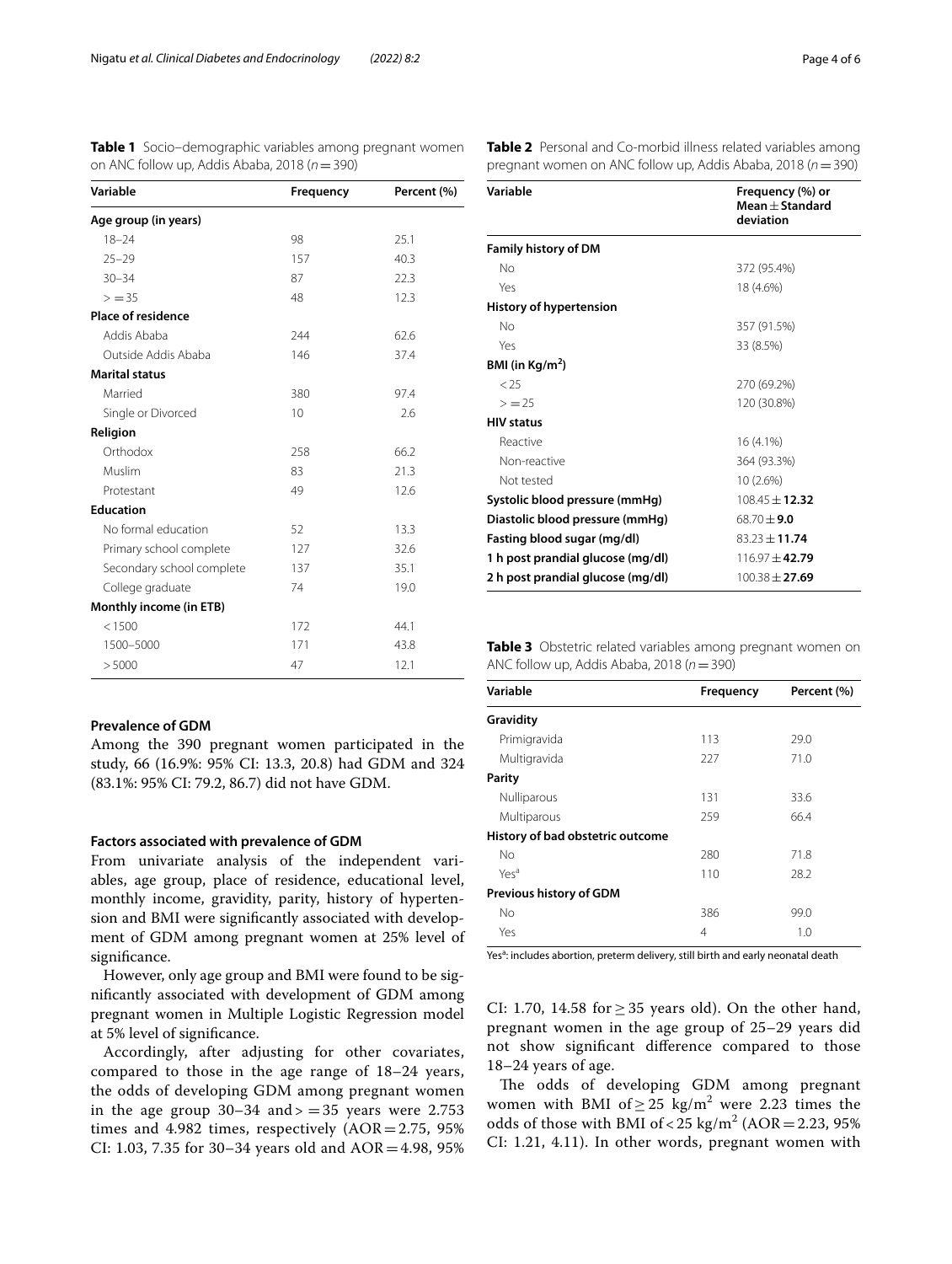BMI of  $\geq$  25 kg/ m<sup>2</sup> were 123.3% more likely to develop GDM compared with those with BMI of < 25 kg/ m<sup>2</sup> (Table [S1](#page-5-14)).

### **Discussion**

The main purpose of this study was to determine the prevalence of GDM and identify associated factors among pregnant women attending ANC clinic of SPH-MMC. The study revealed that 66 (16.9%) of the mothers developed GDM. Compared to a community based study conducted in other part of Ethiopia in 1999, the prevalence of GDM was signifcantly greater (3.7% in Tigray region Vs 16.9%). This difference can be accounted for the diference in the study area and study period, the current study is conducted in a tertiary hospital where there is a large flow of cases especially those with comorbidity and complications like GDM. This increase could also be because of the increase in the risk factors responsible for GDM on a global scale including obesity and old maternal age especially in urban area. Also the two studies used diferent diagnostic criteria for diagnosing GDM, the criteria we used is a sensitive one that picks most pregnant with GDM. There is also a marked diference to a study conducted in Rwanda and South Africa which shows a prevalence of 8.3 and 1.6–8.8%, respectively. This difference could be could be because of the diference in the diagnostic criteria used to diagnose GDM in addition to the diference in study areas and population characteristics  $[10, 12]$  $[10, 12]$  $[10, 12]$  $[10, 12]$  $[10, 12]$ . The prevalence was, however, comparable with studies conducted in Nigeria and Saudi Arabia and a systematic review and metaanalysis in Africa [[9](#page-5-8), [11,](#page-5-10) [15](#page-5-15)].

The identified prognostic factors of this study are found to be analogous with literatures on the topic.

The age of patients is found to be an important factor that determines the prevalence of GDM. The study shows that the prevalence of GDM doesn't show signifcant diference between 18–24 and 25–29 years of age. On the other hand, the odds of developing GDM is higher among pregnant women $\geq$  35 years followed by the age group 30–34 years compared to women in 18–24 years age group indicating that for pregnant women 30 years and older, the odds of developing GDM increases with age. This could be because, it is believed that as age increases the risk of developing chronic illnesses including diabetes increases. And as an individual develops one chronic illness the risk of developing another chronic illness increases which increases the risk to a higher level [[1,](#page-5-0) [3](#page-5-2), [6,](#page-5-5) [14](#page-5-13), [16](#page-5-16), [17\]](#page-5-17).

In addition, the study found that BMI is another important factor that affects prevalence of GDM. The odds of developing GDM among pregnant women with BMI of ≥ 25  $\text{kg/m}^2$  were 2.233 times the odds of those with

BMI of  $< 25 \text{ kg/m}^2$ . This is because, obesity is very known risk factor for other chronic illnesses including diabetes mellitus especially as part of the metabolic syndrome. Therefore, as weight of the pregnant women increases the risk of insulin resistance increases which in turn increases the risk of developing GDM [[1](#page-5-0), [3,](#page-5-2) [6](#page-5-5), [9](#page-5-8), [14,](#page-5-13) [16,](#page-5-16) [17\]](#page-5-17).

#### **Conclusion**

The prevalence of GDM among pregnant women attending ANC clinic of SPHMMC was 16.9%. This finding is higher than previous reports in Ethiopia and even in other countries. This implies that these women and their newborns are exposed to increased risk of immediate and long term complications from GDM including future risk of GDM and T2DM to the mother.

Our study showed that major factors that afect prevalence of GDM were age group and BMI. Pregnant women 30 years and older and those women who were above the normal weight (overweight, obese and morbidly obese) were found to have higher risk of developing GDM.

On the other hand, the results of this study indicated that the prevalence of GDM is not statistically diferent among groups classifed by place of residence, marital status, religion, education, monthly income, family history of DM, history of hypertension, HIV status, gravidity, parity, history of bad obstetric outcome and previous history of GDM.

Therefore, from the findings of this study, we recommend the following:

- To give special attention for those pregnant women whose age is 30 years and above and whose BMI is above the normal range during ANC follow-up.
- Screening of GDM should be part of routine ANC follow up for mothers. Health facilities can at least do FBS at the frst ANC visit and 24–28 weeks of pregnancy.
- Professional societies and the Ministry of Health need to develop a protocol on screening of mothers for GDM.
- To conduct further study including additional relevant personal (behavioral) factors.

#### **Abbreviations**

ANC: Antenatal Care; AOR: Adjusted Odds Ratio; BMI: Body Mass Index; CI: Confdence Interval; CIRHT: Center for International Reproductive Health Training; FBS: Fasting Blood Sugar; GDM: Gestational Diabetes Mellitus; IDF: International Diabetes Federation; IRB: Institutional Review Board; NDDG: National Diabetes Data Group; OGTT: Oral Glucose Tolerance Test; OR: Odds Ratio; SPSS: Statistical Package for Social Science; T2DM: Type 2 Diabetes Mellitus; WHO: World Health Organization.